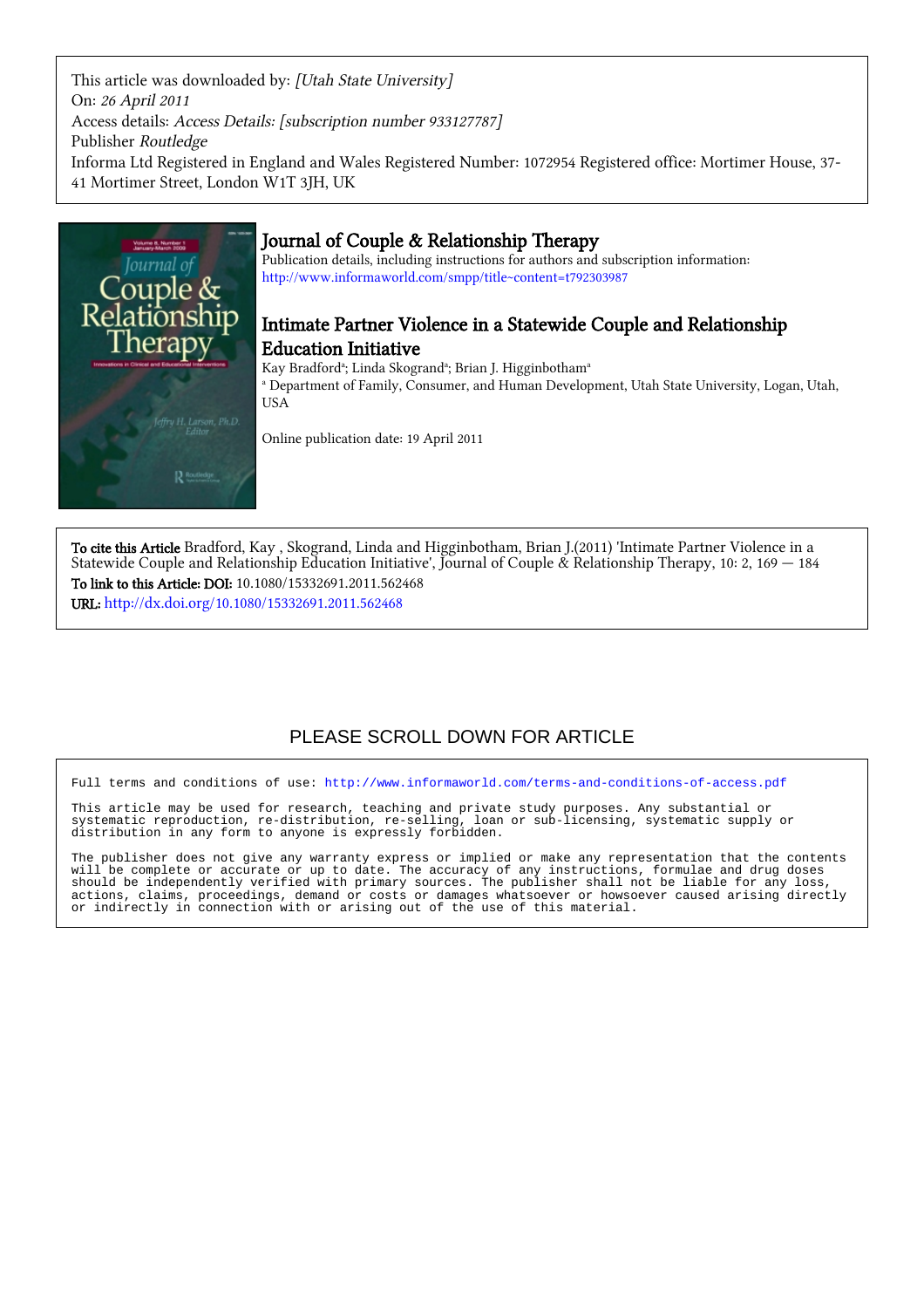*Journal of Couple & Relationship Therapy*, 10:169–184, 2011 Copyright © Taylor & Francis Group, LLC ISSN: 1533-2691 print / 1533-2683 online DOI: 10.1080/15332691.2011.562468



# **Intimate Partner Violence in a Statewide Couple and Relationship Education Initiative**

KAY BRADFORD, LINDA SKOGRAND, and BRIAN J. HIGGINBOTHAM

*Department of Family, Consumer, and Human Development, Utah State University, Logan, Utah, USA*

*As couple and relationship education (CRE) has become an increasingly common intervention, issues surrounding the awareness, prevention, and treatment of violence have been raised. Concerns include the level of risk among participants, appropriate training for educators, and the extent to which CRE increases or mitigates risks for intimate partner violence (IPV). This study reports the level of risk among CRE participants and explores the associated experiences of county Cooperative Extension agents who served as the CRE educators in Utah. The educators presumed those interested in CRE would not be experiencing IPV. However, 10% of CRE participants indicated moderate-to-severe risk, and an additional 29% indicated likelihood of at least mild violence. Implications include the need for CRE initiatives to (a) take the possibility of IPV seriously, (b) train educators to identify and handle diverse types of IPV, and (c) monitor the implementation of IPV protocols.*

*KEYWORDS level of risk, intimate partner violence, prevention, couple and relationship education*

Tension has existed between professionals who work with couples and those who are concerned that such work may exacerbate or ignore violence in relationships (Catlett & Artis,  $2004$ ). In the realm of therapy, clinicians have advocated for the screening of couples, with recommendations against

Funding for this project was made possible, in part, by the Utah State University Cooperative Extension System and the Utah Department of Workforce Services. The authors thank the Cooperative Extension agents for their work on this project.

Address correspondence to Kay Bradford, PhD, LMFT, Department of Family, Consumer, and Human Development, Utah State University, 2705 Old Main Hill, Logan, UT 84322-2705, USA. E-mail: k.bradford@usu.edu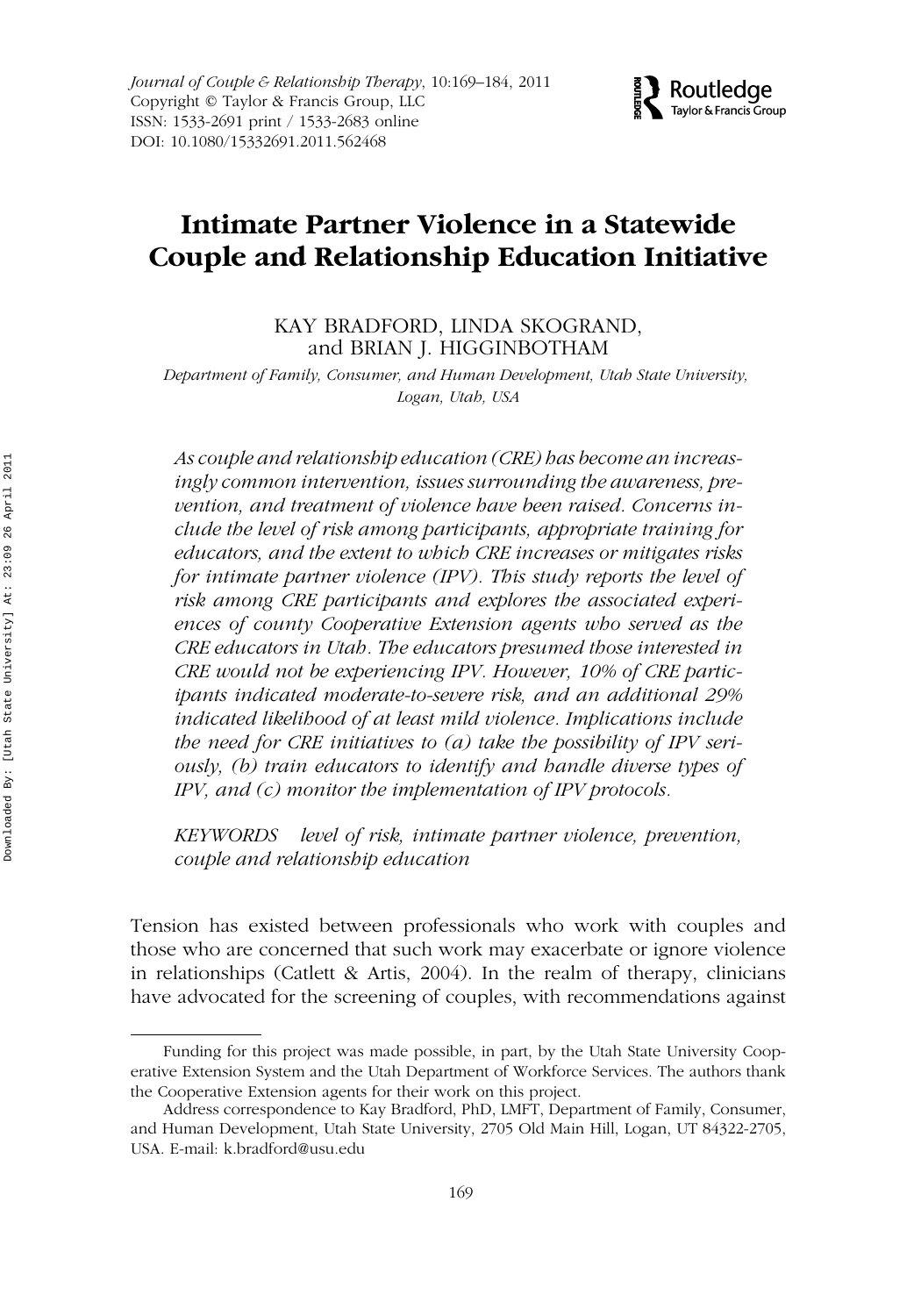conjoint couples treatment if the situation is in anyway unsafe or treatment is not freely chosen (Bograd & Mederos, 1999). However, emerging work indicates that conjoint treatment can be both safe and effective for some couples given specialized treatment and an absence of severe violence (e.g., McCollum & Stith, 2007).

Risk for violence is common among couples, even those who do not present clinically (Centers for Disease Control and Prevention [CDC], 2009). In the realm of couple and relationship education (CRE) and marital enrichment, issues of violence have been addressed infrequently. However, it is crucial for interventionists of all levels to understand intimate partner violence (IPV) and proactively deal with it. This article will present rates of risk for IPV among participants of the statewide Utah Healthy Marriage and Relationship Initiative (UHMRI) and explore qualitative themes of the experiences of the Cooperative Extension agents who facilitate the CRE.

## PREVALENCE AND TYPES OF IPV

Couple therapy and relationship education for couples have both been demonstrated to be effective in improving couple functioning (Hawkins, Blanchard, Baldwin, & Fawcett, 2008; Shadish & Baldwin, 2003). Yet the potential for violence in couple relationships requires careful attention from interventionists. Violence has become recognized as an important social and public health issue. Each year in the United States, 1.5 million women and 800,000 men are physically or sexually assaulted by an intimate partner (CDC, 2009). A study of Australian newlywed couples found that roughly 20% of couples reported at least one incident of relationship violence in the past year (Halford, Farrugia, Lizzio, & Wilson, 2010). A randomized national study of U.S. women and men ages 18 to 65 found that 28.9% of women and 22.9% of men had experienced physical, sexual, or psychological IPV during their lifetime (Coker, Smith, McKeown, & King, 2000). These rates suggest that violence is not uncommon among couples in general. Offenses against spouses or partners often constitute the majority of crimes committed against family members.

The etiologies of violence are complex and include neurological and psychosocial factors, life stressors, substance abuse, and intergenerational transmission processes (Dutton & Corvo, 2006). IPV also varies in intensity and risk, although a full discussion is beyond this article's scope. Violence is now seen as heterogeneous, but disagreement exists as to whether violence should be classified by typologies, by processes, or by continua of severity (Capaldi & Kim, 2007). In terms of typology, Johnson (2008) distinguished between *situational couple violence*, a relatively common form in which disagreement escalates into violence and which is almost equally likely to be perpetrated by women as men; *violent resistance*, where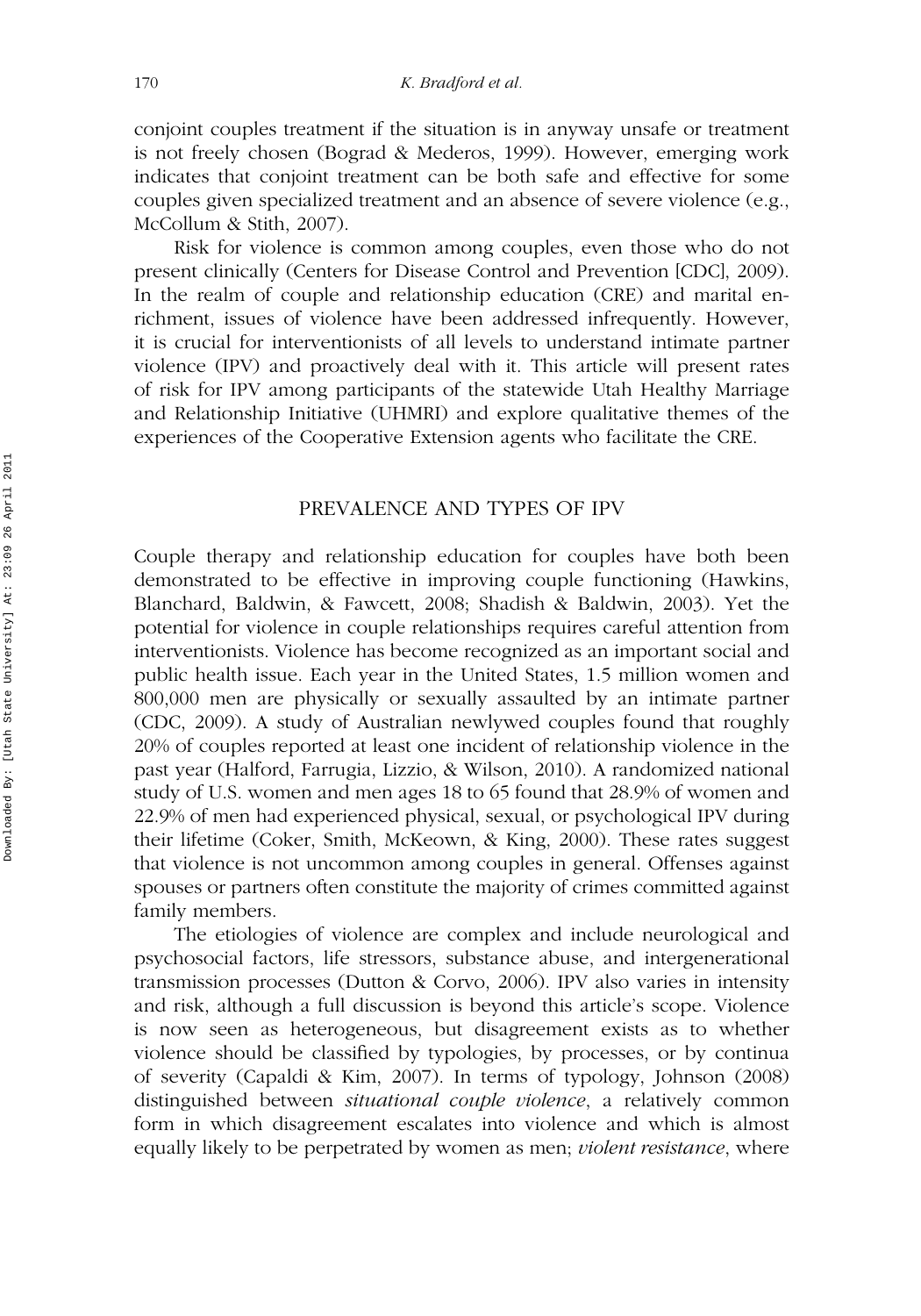*Risk for IPV* 171

violence is a response to a perpetrator; and *intimate terrorism coercive controlling violence* (almost always perpetrated by males), which involves battering, control, intimidation, and psychological abuse (Johnson, 2008; Kelly & Johnson, 2008). Holtzworth-Munroe, Meehan, Herron, Rehman, and Stuart (2000) found that gender attitudes did not differ among perpetrators versus nonperpetrators of situational couple violence but, conversely, they found that male perpetrators of intimate terrorism were significantly more misogynistic than nonperpetrators.

Capaldi and Kim (2007) proposed an interpersonal process model in which developmental risks (e.g., antisocial behavior) combine with incidents (e.g., couple interactions in proximal contexts such as a breakup and/or substance use) and the impact of IPV (e.g., injury). In contrast, Cavanaugh and Gelles (2005) summarized literature on batterer typologies and derived three types: low, moderate, and high in terms of severity and frequency of violence. Other research posits the possibility of couple relationships where risk exists but in which there has been no violence. For example, a study of therapy-seeking couples yielded a three-class typology of no violence, lowlevel violence, and moderate-to-severe violence (Simpson, Doss, Wheeler, & Christensen, 2007). The current study likewise assumes there are different types of relationship violence, and we use a measure that classifies responses in terms of three levels of risk: little risk of violence, likelihood of minor violence, and likelihood of moderate-to-severe violence (Jory, 2004).

The rate of risk for violence among those who attend relationship education is an important empirical question. Relationship problems are common among those who attend CRE (Duncan, Holman, & Yang, 2007). Problems that prompt couples to seek either counseling or CRE may also be predictive of risk for IPV. Risk factors for abuse include problems such as prior emotional abuse, substance use, and low marital satisfaction (Stith, Smith, Penn, Ward, & Tritt, 2004).

## CRE IPV PROTOCOLS

Violence prevention protocols have been recommended to proactively address the potential for violence among CRE attendees (Whiting, Bradford, Vail, Carlton, & Bathje, 2009). Questions have arisen regarding how CRE initiatives handle IPV issues and, consequently, federally funded CRE initiatives are required to consult with IPV experts, have a plan to address violence issues, and ensure voluntary participation (ACF, n.d.). Utah's state initiative uses a nine-page document designed to ensure that violence and risk for abuse were safely and consistently addressed. The protocol contains facts regarding violence, local resources, and specific steps that educators should take. As part of this protocol and before offering any CRE services, participating county Cooperative Extension agents are instructed to complete a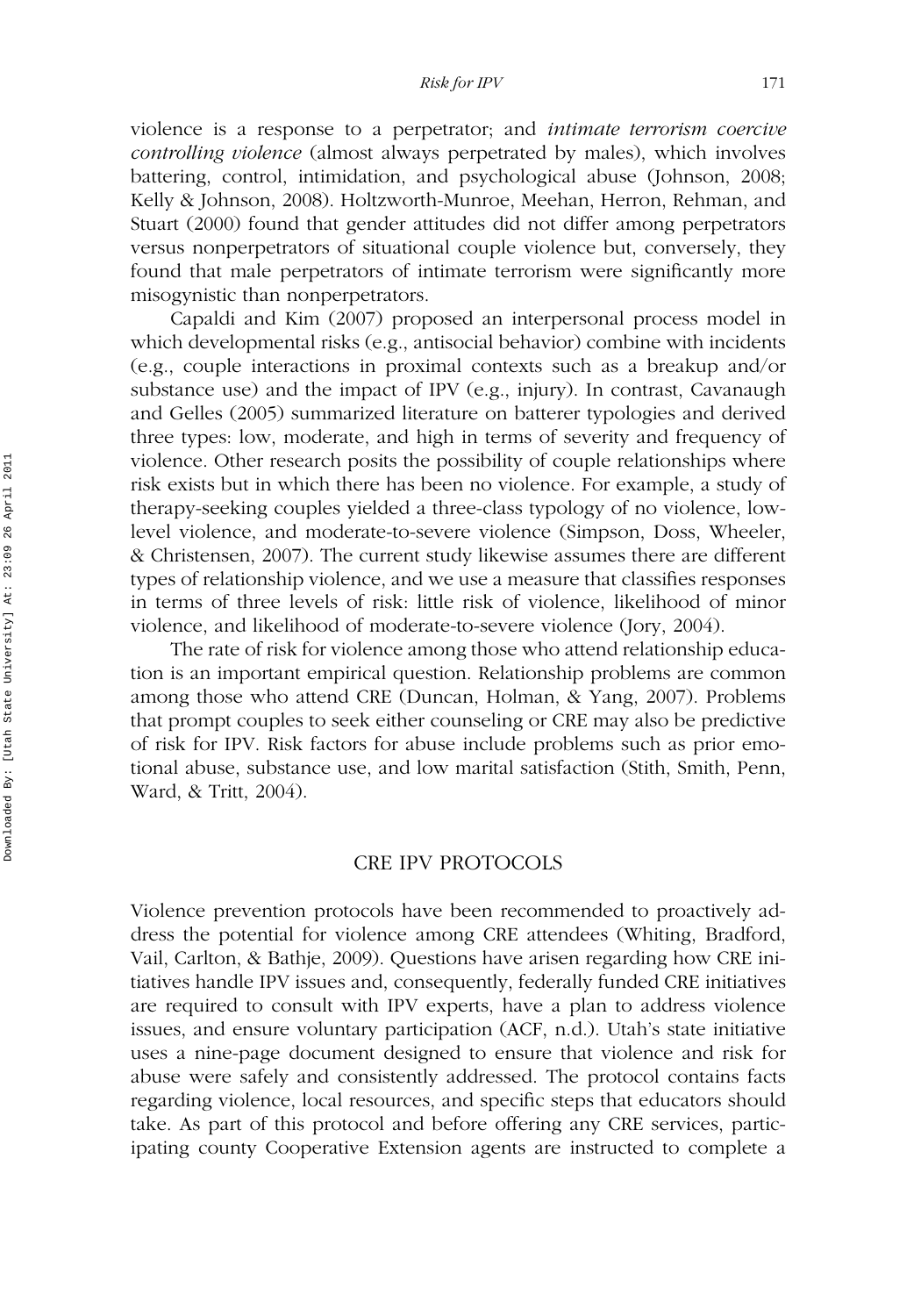4-hour web-based training course, *The Basics of Domestic Violence*, offered by the Utah Domestic Violence Council (2009). Agents were also instructed to contact their local domestic violence centers in anticipation for future referrals.

The protocol explained how to safely raise awareness of IPV and what is reportable in the state of Utah. At registration or at the first class, CRE participants had to sign an informed consent letter stating he/she was willingly attending the CRE offering and that any child abuse and/or neglect, including child witness to IPV, would be reported to the Division of Child and Family Services. During orientation for the first class, agents were to provide an IPV fact sheet and materials/brochures from local agencies with basic IPV information and telephone numbers for resources/shelters. The agents were given the latitude to offer participants the option of leaving brochures and handouts if taking the materials home would compromise safety. As a suggestion, agents were also encouraged to place IPV and shelter information in the women's restroom as well. Finally, agents who held series of classes were instructed to show an 8-minute DVD video, *Safe & Skilled: Understanding Marriage Education and Domestic Violence* (Bathje, Whiting, Carlton, & Bradford, 2005), at the beginning of the series. The video prepares people for relationship education and states that CRE may not be appropriate when IPV is present. The video was not required for brief, one-time educational events.

#### STUDY PURPOSES

This study takes a step toward the larger goal of better understanding risk of IPV among CRE participants and the ways in which CRE initiatives handle IPV. Using descriptive data from Utah's statewide initiative approach to IPV, the purposes of this study are to (a) report the level of risk for IPV among participants using self-report survey data and (b) present the perceptions of Cooperative Extension agents regarding the problem of IPV in their communities as well their experience of dealing with IPV in their CRE program.

#### **METHODS**

## CRE Participant Data

## **SAMPLE**

The quantitative data used in this study were gathered from 1,124 participants in the UHMRI, an initiative that provides relationship education in 14 counties coordinated by county Cooperative Extension agents. Of these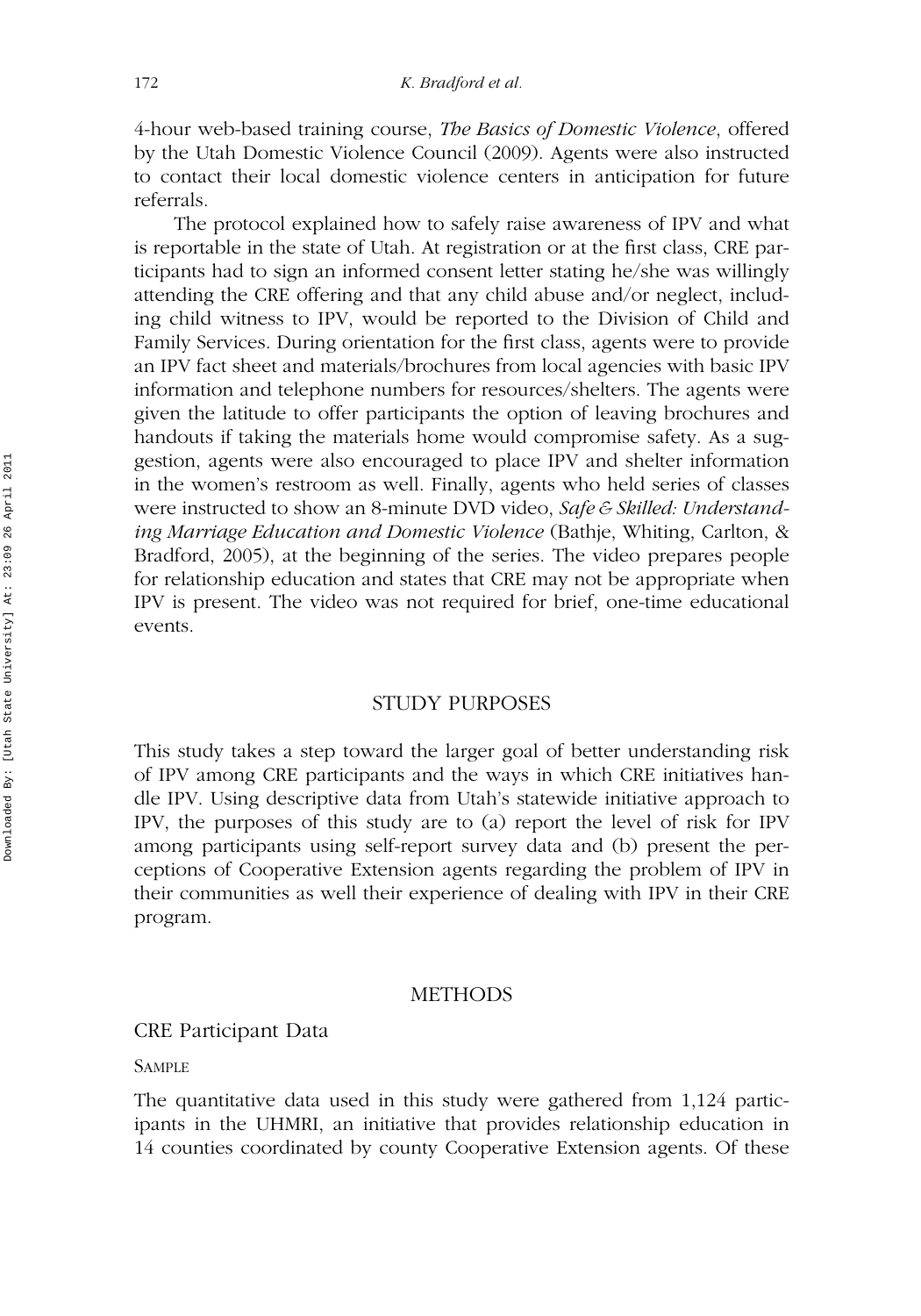participants, 987 indicated being in stable relationships (88% of the total) and were selected for inclusion in this study. Individuals who reported being "single" or "dating" were excluded. Of those included, 95.5% were married (70% of which were first marriages) and 4.5% were cohabiting. In this convenience sample, individuals completed self-report surveys after relationship education events, 58% of which were one-time events such as workshops and date nights. Other CRE activities included conferences and ongoing classes. No incentive was offered for participation in the research, although some sites offered modest programmatic supports to encourage attendance (e.g., gas cards). The sample consisted of 43% males and 57% females. The mean age was 38 years ( $SD = 13.1$  years) for men and 36 years ( $SD = 12.2$  years) for women. Most participants were parents (just over 80%), with a mode of three children. In terms of race and ethnicity, 86% were Caucasian, 10% were Hispanic, and 4% were of another minority. The mean family income was \$39,600 (*SD* = \$37,700). In terms of religious preference, consistent with the overall state proportions, 79% were members of the Church of Jesus Christ of Latter Day Saints (Mormon), 8% were Protestant or nondenominational Christian, 7% stated no preference, 5% were Catholic, and 1% indicated another major religion. On average, participants reported having attended one prior relationship education course or event.

Some of the data consisted of responses from both partners in a relationship, but there was also a portion of the data that came from individuals who did not attend with their partners. Couples' responses may be correlated, creating nonindependence of data. To achieve independence of data, analyses were conducted separately by sex.

#### Measures

#### RELATIONSHIP SATISFACTION

Couple relationship satisfaction was measured using the 3-item Kansas Marital Satisfaction Scale. Respondents rated their satisfaction with their marriage or relationship, their partner as a spouse or partner, and their relationship with their spouse or partner. The responses ranged from  $1 =$  *extremely dissatisfied* to  $7 =$  *extremely satisfied* ( $\alpha = .95$  for men and .97 for women).

#### RISK FOR VIOLENCE

Risk for violence was measured using the Intimate Justice Scale (IJS; Jory, 2004). The IJS measures patterns of psychological control, manipulation, and harassment. The IJS has the dual benefit of measuring psychological abuse and physical violence without requiring CRE participants to answer multiple questions about violence, and it has established clinical cutoff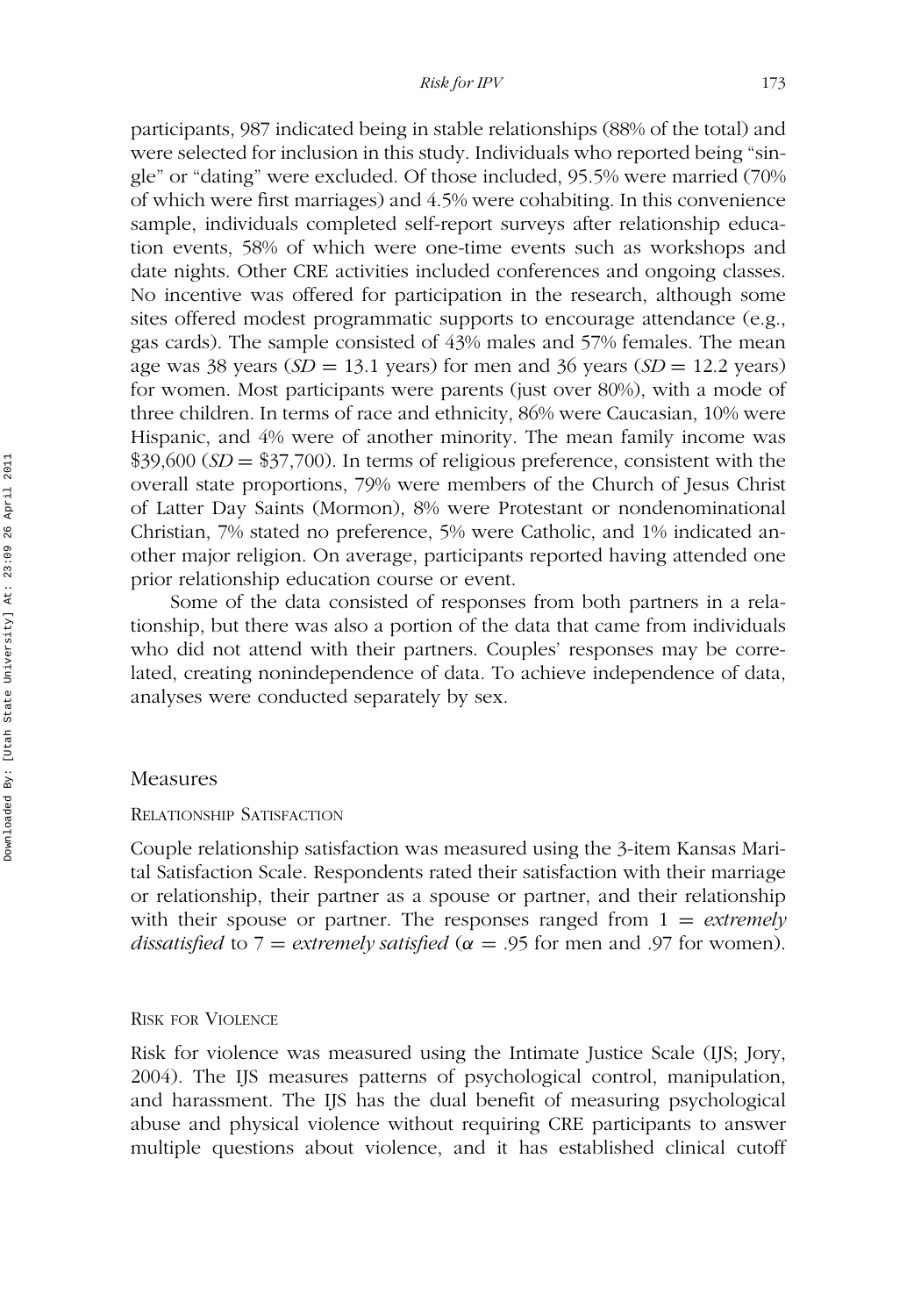scores that distinguish three levels of risk. Jory (2004) reported a correlation of .77 between the IJS and the *Violence Scale* of the Conflict Tactics Scale (CTS; Straus, 1979), suggesting significant overlap with behavioral aggression. Couples were not screened because most of the activities were either one-time events or of relatively short duration, the programming was typically light in intensity, and the survey was anonymous.

A recent study found that survey-based rates of partner agreement were highest for psychological violence compared to physical and sexual violence (Caetano, Field, Ramisetty-Mikler, & Lipsky, 2009). The use of the IJS may thus possibly increase accord. In this sample there was a significant difference between men's versus women's mean responses (19.41 [*SD* = 8.02] vs. 18.38  $[SD = 8.09]$ ,  $p = .05$ ), indicating that men perceived slightly higher levels of psychological abuse; however, mean levels for both sexes were still below the clinical cutoff of 20 to 30, which would indicate the likelihood of minor violence. Respondents responded to statements such as, "My partner retaliates when I disagree with him or her" and "My partner tries to isolate me from family or friends." Respondents report on experiences with "my partner" rather than reporting individual behavior, with responses ranging from  $1 = I$  *do not agree* to  $5 = I$  *strongly agree.* 

Given limitations in survey space and participant time, a short version of the IJS was developed for this project using 10 rather than the full 15 items of the scale (B. Jory, personal communication, December 15, 2008). The items were reduced based on factor analyses of data collected previously (see Whiting et al., 2009). As with Jory's (2004) original analyses, our analyses suggested that the items could be treated as a single factor ( $\alpha = .91$  for both men and women). Cutoff scores converted to the following:  $10$  to  $19 =$  little risk, 20 to  $30 =$  likelihood of minor violence, and 31 and higher  $=$  likelihood of moderate to severe violence.

## CRE Educator Data

This study is one part of a larger evaluation of the UHMRI that focuses on processes and outcomes of the initiative (Bradford et al., 2010). Qualitative data were collected from all 14 Cooperative Extension agents who were project leaders for CRE in their respective counties. These agents were engaged as project leaders because Cooperative Extension (a) serves almost all counties in the state, (b) has a long and successful history of delivering family life education to the community, and (c) has experience and history partnering with community organizations (Goddard & Olsen, 2004). Agents were charged with disseminating CRE throughout the state. They received modest funding support from the Utah Department of Workforce Services, which sets aside 1% of received federal TANF funds to support CRE efforts in the state.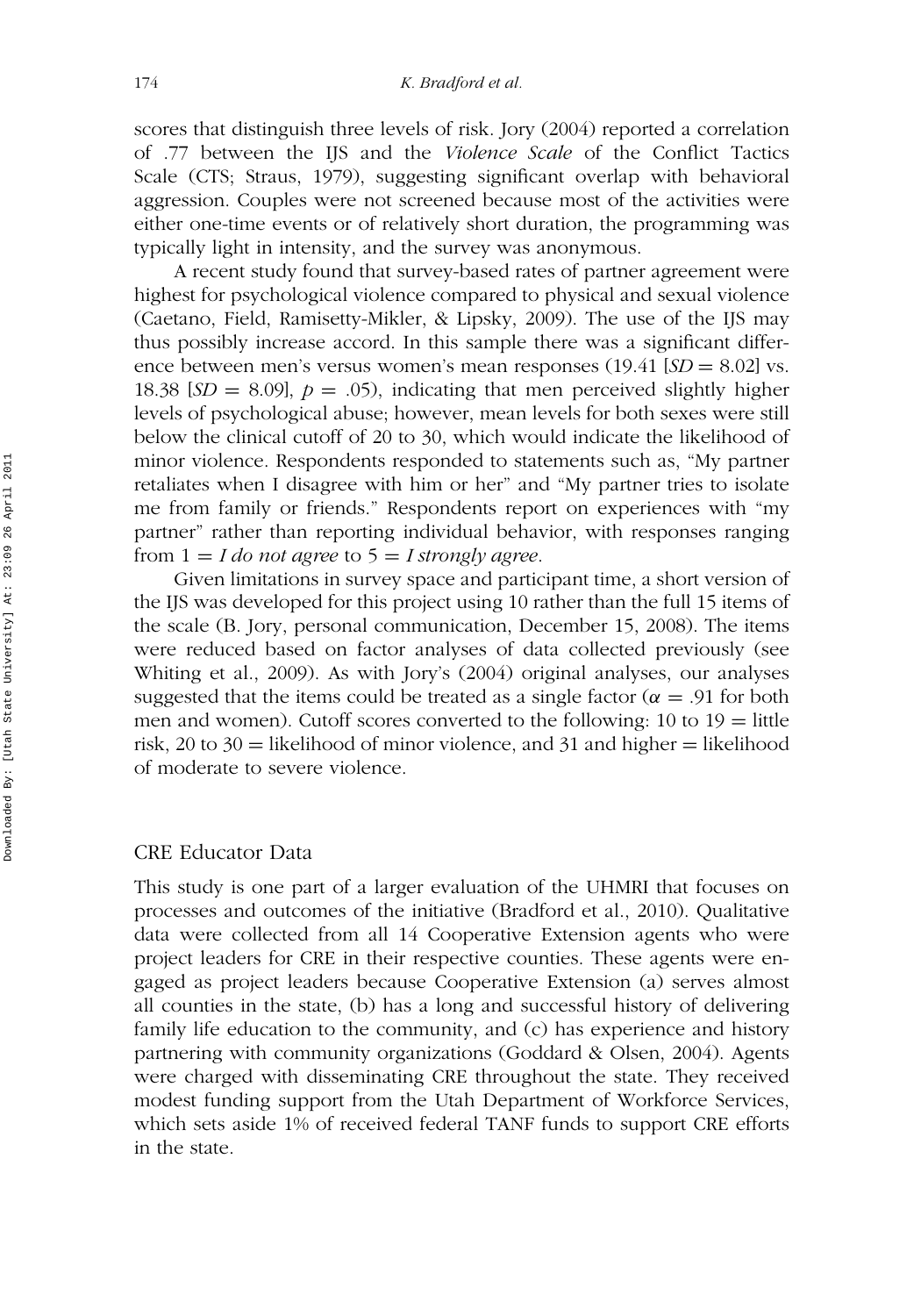*Risk for IPV* 175

In-person interviews were conducted with the 14 Cooperative Extension agents, lasting approximately 40 minutes each. These interviews were conducted approximately 9 months into the project. Mixed into the semistructured interview protocol regarding implementation, agents were asked to talk about IPV, to discuss any risk factors they may have seen, and to talk about the extent to which each felt equipped to handle IPV. Thirteen of the 14 agents were female (93%). Ages ranged from 32 to 63, with a mean of 29 years. All 14 were Caucasian; 64% were married, 21% were single (never married), and 14% were separated or divorced. All had master's degrees, and years spent as a Cooperative Extension agent ranged from 2 to 30, with a mean of 12 years. Most agents' programmatic responsibilities also included 4-H, youth development, finance, food and nutrition, and other duties. On average, agents reporting spending 18% of their time and programming in the area of family relations. In terms of county populations served, agents indicated a breakdown of approximately 14% urban, 23% suburban, and 63% rural.

Qualitative data analysis of agent interviews was done using the procedure described by Bogdan and Biklen (2003), who analyze data in the field of education. Two researchers read the transcriptions several times and developed coding categories based on the themes that emerged. Coding was then done independently and later compared. Discrepancies were reconciled by looking back at the data and jointly developing consensus.

#### RESULTS

#### CRE Participants

To contextualize the level or risk for violence in this community sample, levels of relationship satisfaction were calculated. The mean score for men's relationship satisfaction was above the clinical distress cutoff (17.75,  $SD =$ 1.32), and women's scores were just at the cutoff of  $17$  ( $17.0$ ,  $SD = 1.43$ ). On average, the relationships of these participants were not clinically distressed, but levels of relationship satisfaction were on the border of clinical satisfaction versus dissatisfaction.

Reports of levels of risk for violence according to cutoff scores (likelihood of little risk, likelihood of minor violence, and likelihood of moderate to severe violence) were calculated combining scores for both men and women: for 10% of the participants there was moderate to severe levels of risk. For 29% of the participants, there was at least minor violence likely at some point ever in the relationship. The other 61% of participants reported little risk. Comparing younger participants with older participants, there was no difference in levels of risk for violence for men  $(p = .07)$  or for women  $(p = .37)$ . Comparing participants by lower versus higher family income, there was no difference in levels of risk for violence for men  $(p=.81)$  or for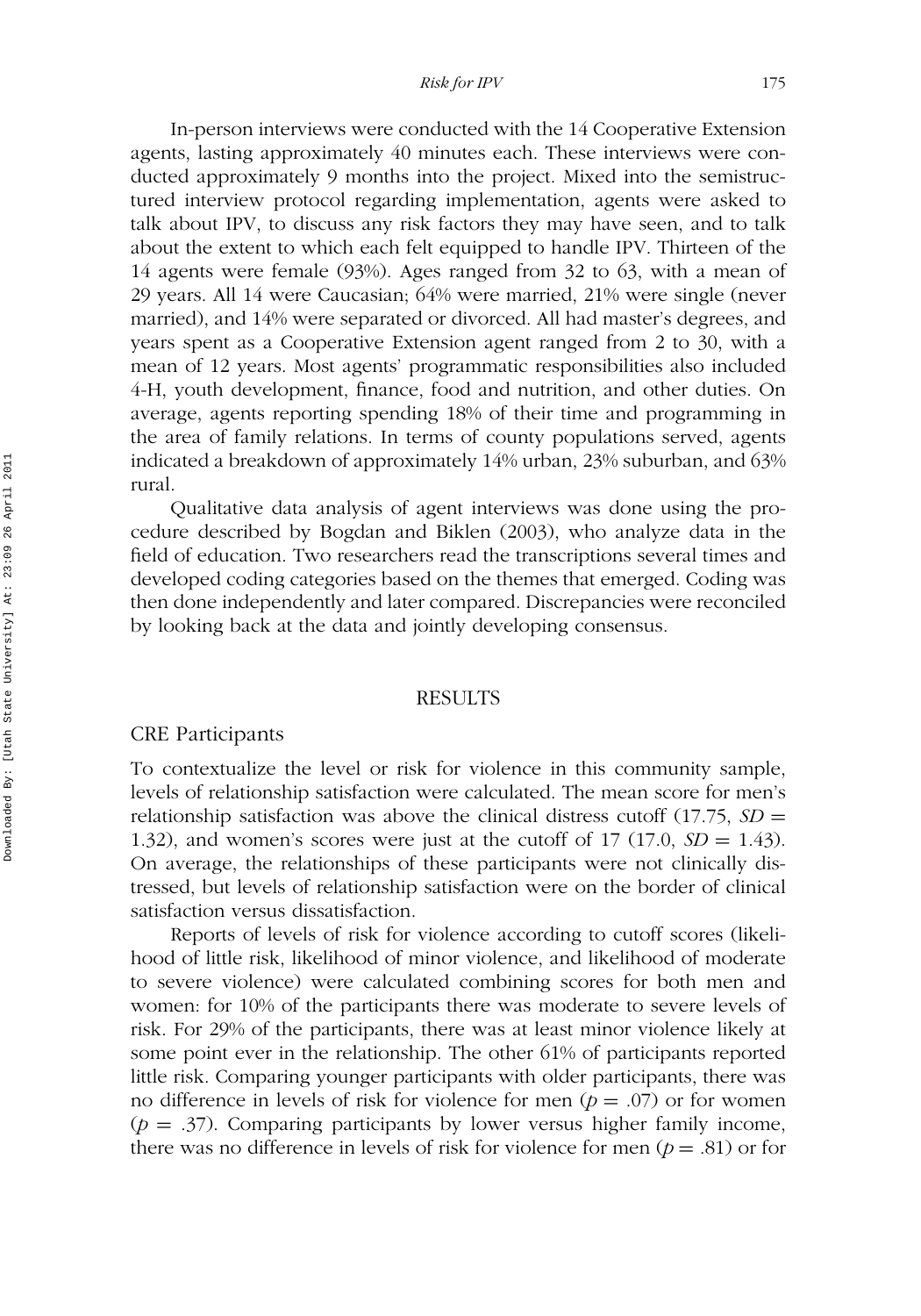women ( $p = .17$ ). Individual items of interest also shed light on participants' risk for violence. In response to the item, "My partner believes he or she has the right to force me to do things," 9% indicated *agree* or *strongly agree*. On the item, "My partner tries to isolate me from family and friends," 7% indicated *agree* or *strongly agree*. Only 2% checked *agree* or *strongly agree* on the item, "Sometimes my partner physically hurts me." These responses point to components common in violent relationships: control, isolation, and harm.

## Educator Interviews

The qualitative responses from the 14 Cooperative Extension agents regarding IPV focused on four areas. First, they described their knowledge of IPV in their counties. Second, they talked about the extent to which IPV had been integrated into their educational offerings. Third, they described evidence of Ifr2PV issues on the part of participants in their programs. Fourth, they talked about their comfort level in addressing IPV issues if they came up in offerings and if they knew how and where to refer people who had problems. In all of these areas, there was a wide range of responses on the part of agents.

#### KNOWLEDGE ABOUT IPV IN THEIR COUNTIES

When agents described their knowledge about the extent of IPV in their counties, they generally provided two types of responses. The response given by most of agents was that they knew it was in their counties based on information from the newspapers or that there were shelters or other services in the community. A minority of agents volunteered that they had first-hand knowledge about the rate of IPV.

When agents talked about knowing that IPV was in their counties, several said they were aware of services such as shelters in their communities:

I know it's there because we have shelters and I know they are pretty busy. I deal with the people who are on the board of the domestic violence shelter and we're always donating stuff to them.

Others indicated their knowledge was a little more extensive in that they identified certain areas of the county that had more problems than others or that the problem was across all groups of people. Some relayed stories of incidents in their counties that was reported in the newspapers and became public knowledge. Their personal experience and knowledge, however, were based on what any community member might know and were limited.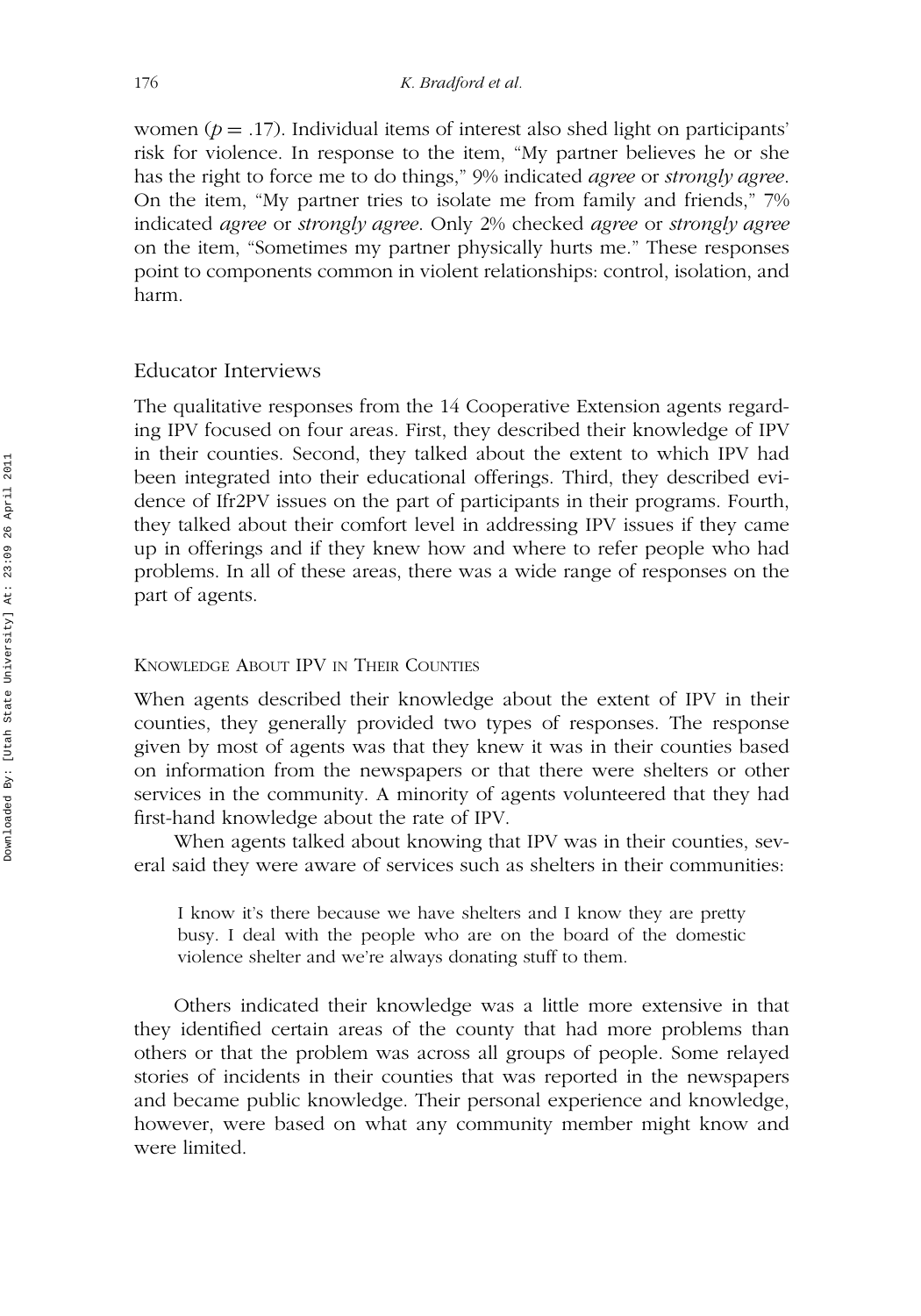*Risk for IPV* 177

A minority of agents had extensive knowledge of IPV in their communities because as part of the job as agents they had worked with children in foster care or other programs where they heard the stories of abuse or control first hand. One agent had worked with IPV before becoming an agent and had extensive knowledge of violence in the county and could recognize signs of abuse. This agent described from a previous job how it was unreported because it was so common in their community:

It's really hidden. They call it the hidden crime and it really is. The reporting, it is way underreported. People are afraid of the system too. I would have people in court and the judge would have a penalty. ... So the next time something happened they would would never call because they would go back to the guy and now they have this big bill they would have to pay for his fine.

#### IPV CONTENT IN OFFERINGS

There was a wide range of responses about the degree to which agents included IPV issues into educational offerings. Some of the agents indicated they did not talk about it at all in their programming. The reason typically given was because they had a one-time event and did not feel it was appropriate. A few agents showed a brief IPV video, *Safe & Skilled: Understanding Marriage Education and IPV*, at the beginning of each class (Bathje et al., 2005). However, most commonly agents wove it into other topics. Only one agent made it a significant component in the programming.

Those who wove it into other topics would talk about IPV or control with topics such as communication, respect, trust, or conflict resolution. For example, one agent said, "I touch on it briefly when they talked about trust and respect." Another agent said, "With each series we touch on some domestic violence prevention." A handout was used in one program that addressed the issue of control in relationships. The most extensive coverage of IPV issues was done by an agent who provided an entire class (of a series of classes) on preventing abuse and IPV and gave participants an incentive if they attended that class.

Finally, one agent volunteered that learning about IPV also came about by way of participants teaching each other. Advice about staying or not staying with an abusive partner sometimes came from others in the class when their partner was not present, as described by this agent:

We try to help them to see some of the thinking errors that they are going through, which is really powerful because you've got these other women who may have been out of situations and who've been through it. And they're saying, "Honey, you don't want to stay with this guy." So it's not me saying it, it's their peers saying it to them—which is very powerful.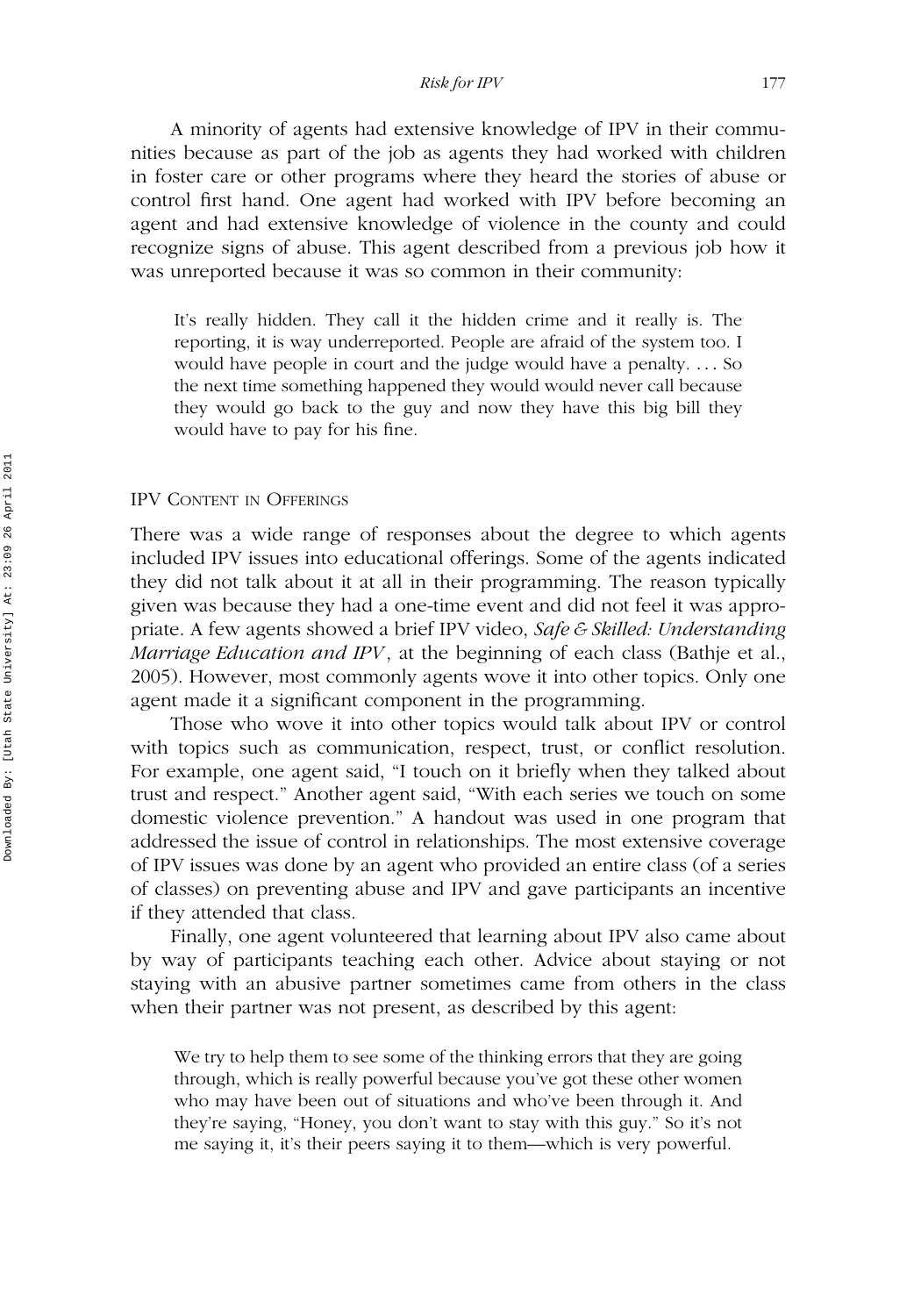#### EVIDENCE OF IPV

The great majority of agents said they saw no evidence of IPV in their program participants. They said things like, "I didn't really notice anything" or "I don't see that the couples that have been coming have an issue with it."

There was a perception on the part of some agents that they were not attracting participants who had high levels of IPV. For example, one agent said:

We're not really seeing that a lot, but I think that's partly because we're not hitting that demographic where that tends to be more of an issue. We try to advertise within those areas for our classes, but I can't say whether or not they are coming.

Another agent who did not see evidence in offerings said, "The people that participated, I think, really wanted to work at marriage, work at their family relationships, work at trying to make their families better and stronger."

Other agents, however, saw examples of unhealthy relationships in course offerings. One agent described the participants in some of her classes as having multiple relationship issues. This same agent described a situation where a woman who had been in multiple abusive relationships brought her 17-year old daughter to a class because she wanted to keep her daughter from falling into abusive relationships. The women had said, "I've been in and out of domestic violence relationships for years and never wanted my daughter to go through this." Another agent described how she tried to watch for evidence of abusive relationships in classes and would sometimes see a woman crying and she speculated about IPV issues.

#### RESPONDING TO IPV

Most agents said they were comfortable making referrals if issues of IPV arose in the educational offerings. A representative response was made by this agent:

I know the resources in the community and, in fact, just had a refresher course on what to do if something comes up, what should you do. So I have that information that I can turn to very quickly.

Other agents recognized the limits of their abilities when it came to helping participants with such issues:

The best thing that you can do is get them the kinds of help that they need. I don't have that kind of training. ... I mean I can help them find help, but I'm not the person to help them. I have referred people—helped people to get to people that can give them help.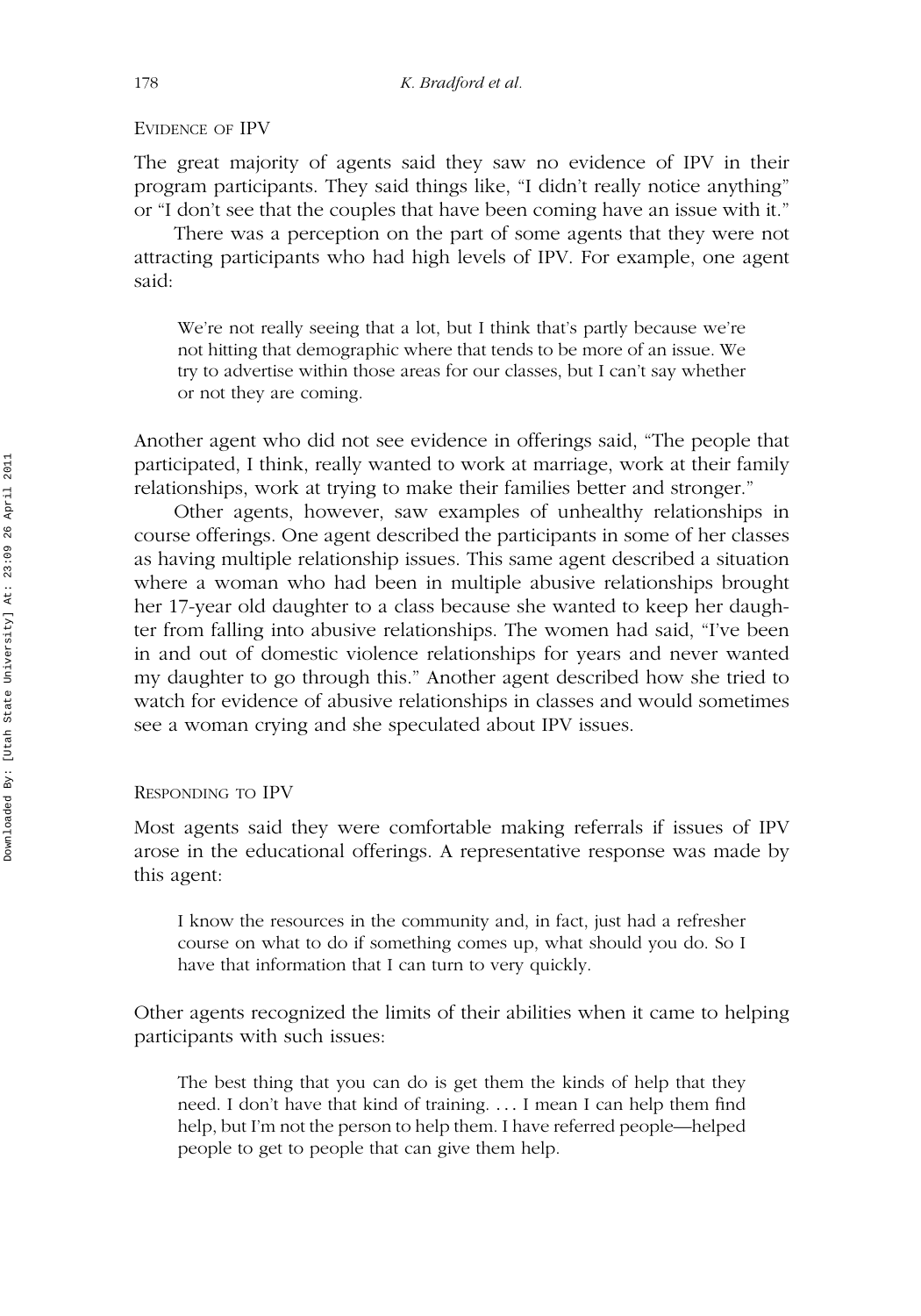A small number of agents did not feel that they had the information for referrals at their finger tips and some wished they had more training in that area. One agent said, "I know what to do, but I don't have the connections of the person to call and things like that. I need to get more aware of that in case we run into it."

## **DISCUSSION**

This study represents the first known effort to study IPV in a statewide CRE initiative offered through the Cooperative Extension service. The appropriateness and role of the Cooperative Extension in implementing CRE has already been established (see Goddard & Olsen, 2004). What has not been established, however, is (a) the degree to which CRE participants are at risk for IPV and (b) the knowledge and comfort levels of County Extension agents who oversee local CRE offerings.

By and large, the Cooperative Extension agents in this study were already aware of IPV resources in their community. The fact that coordinating and partnering with local agencies are already part of the county agents' jobs is one of the many advantages of using the Cooperative Extension network for statewide CRE initiatives (Goddard & Olsen, 2004). However, despite training and protocols, not all agents were equally comfortable with incorporating IPV content or addressing IPV issues. Their responses in the interviews suggest their comfort level is more of a function of past experiences rather than of current trainings, resources, or protocols. Those who had previously worked with IPV victims felt more knowledgeable on how to identify it and more confident in their ability to address related issues.

While all acknowledged IPV was a problem and likely occurring in their respective county, a fair number of agents did not think it was a problem for those attending their CRE offerings. It was more common than not for agents to presume those interested in CRE were not people who had violence issues. The data from participants' surveys, however, provide a more complicated picture. Results from the IJS suggest that while 61% of participants had little risk of violence, 29% scored in the minor risk level and 10% had moderate to serve risk.

Self-report survey data are known to overreport situational couple violence while providing little information about intimate terrorism or violent resistance (Johnson, 2008). Victims and perpetrators of intimate partner terrorism tend not to participate in self-report surveys out of fear of exposure and later retribution (Johnson, 2009). On the other hand, agency data can underrepresent mild situational couple violence due to the focus on more serious forms of violence including those that produce serious injuries (Johnson, 2009). A couple of studies have found that, when distinctions among types of violence are allowed, between 60% and 90% of IPV in agency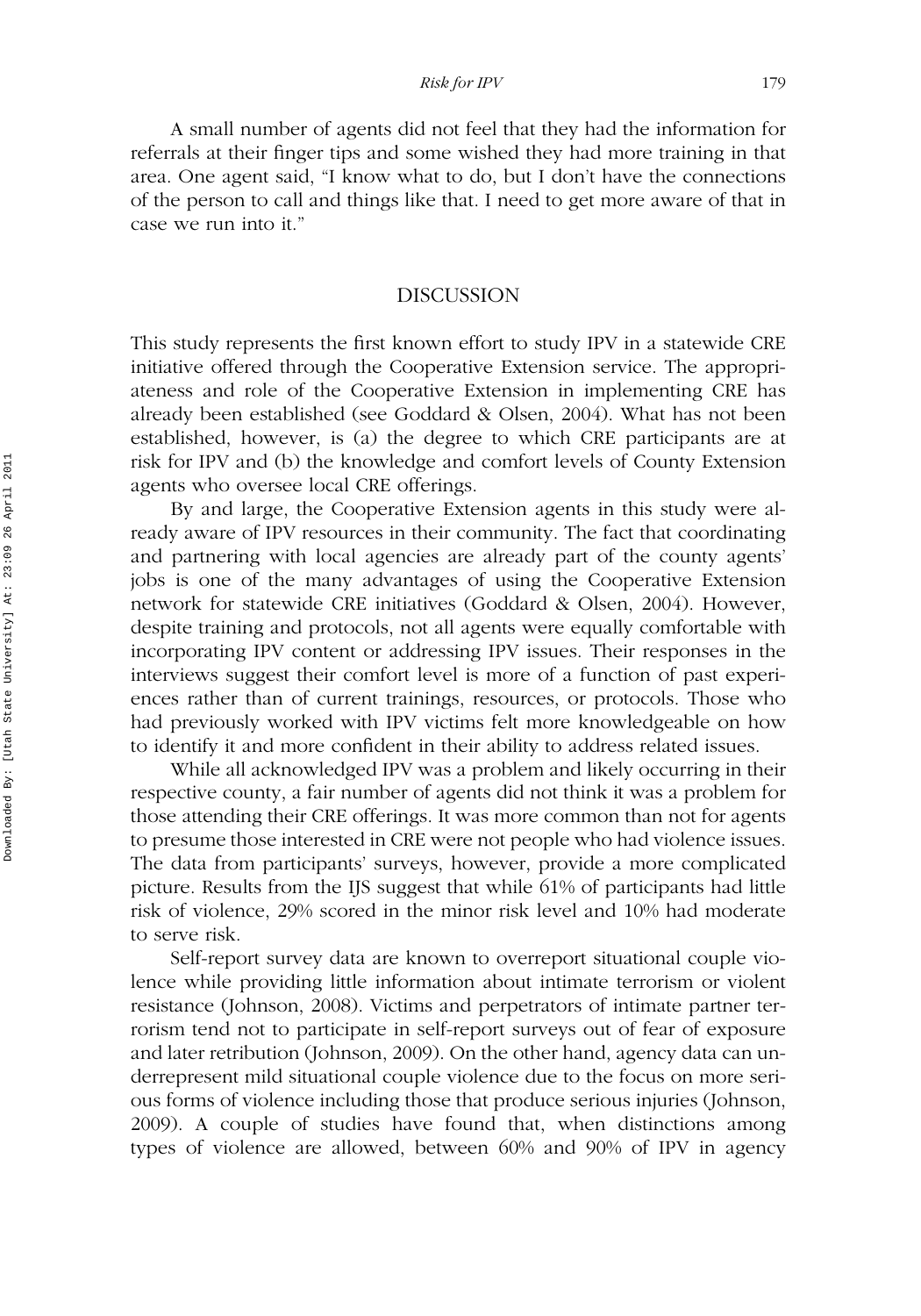data involves intimate terrorism (Graham-Kevan & Archer, 2003; Johnson, 2006).

When asked about IPV prevelance in their classes, Cooperative Extension agents, like other professionals, may immediately think about the more visible and obvious indicators of intimate terrorism. In the absence of cuts and bruises, they may think that IPV is not a problem. While they may be correct about intimate terrorism, the possibility of situational couple violence is still very real (cf. Johnson, 2008). Because of this, there is always the possibility that CRE offerings, despite screening and orientation efforts, will include participants who are exerpiencing (or at risk for) some type of IPV. This possibility is the source of discomfort to professionals who worry that CRE may do more harm than good (see Derrington, Johnson, Menard, Ooms, & Stanley, 2010).

Yet there are others, mostly from the CRE field, who believe screening out people with only mild or moderate violence should not be automatic and may do more harm than good. Derrington et al. (2010) summarize several relevant considerations. First, it may not be until an individual or a couple participates in a CRE program that they begin to realize that they are in an abusive relationship. Second, being allowed to attend CRE might afford them the opportunity to learn skills to control their conflicts and anger more effectively. Third,

... seeking voluntary participation in relationship education services could represent the first or most recent attempt by the victim or the couple to get help for the abuse ... even if a couple does not initially enter the ideal "room" for their particular needs and issues, that room may be the only room (metaphorically speaking) where this couple is going to show up at all. It represents an important starting point for gaining trust in providers who can help them identify and address issues and connect them with resources, services and supports (Derrington et al., 2010, p. 13).

The Cooperative Extension agents did not think there was much of an IPV problem with the people who came out to their CRE offerings. Experts would not preclude the possibility that the agents' assessment was correct inasmuch as voluntary group CRE offerings are likely unattractive to couples where one partner is trying to isolate or control the other (Derrington et al., 2010). However, with 10% of this sample indicating moderate to severe risk for IPV, the experts may be wrong. These data suggest that, in fact, a minority of CRE participants may be feeling controlled or isolated.

## Implications for Practice

The self-reported risk for violence and the interview data point to several implications for practice. First, it is not safe to assume that all CRE participants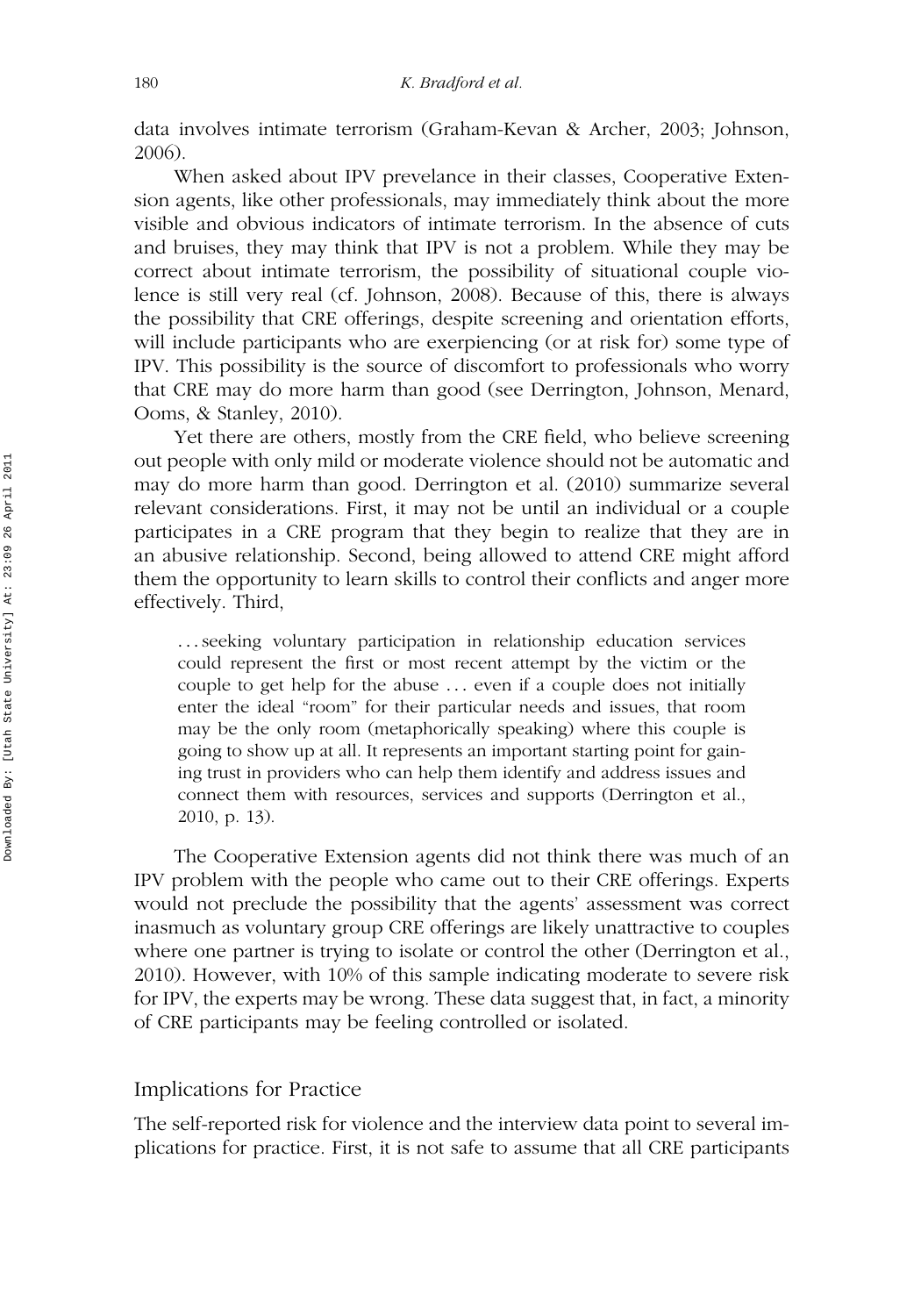are, or will always be, free from IPV. Although most participants who presented in this study were not at "high risk," nearly a third scored between the minor to moderate levels on the IJS, and one tenth were indeed at relatively high risk. Second, it is not safe to assume all CRE practitioners are equally adept at identifying situational couple violence or that they are comfortable dealing with IPV in general. In light of these first two implications, directors of statewide CRE initiatives, particularly those using county Cooperative Extension agents, should consider the following recommendations adapted from Derrington et al. (2010):

- Require orientations, in-services, and training on IPV issues and resources.
- Require partnerships with local community experts. State-level partnerships with state-level organizations are helpful to create protocols. However, local-level partnerships are needed to provide proximal and immediate assistance, as needs arise.
- Incorporate IPV content into the program content. For example, scenarios of situational couple violence can be used in lessons that teach conflict resolution skills. In so doing, couples who previously did not recognize their behavior as a form of IPV would be educated and made aware of alternative strategies.
- Provide "safe" opportunities for IPV identification and referral. For example, in the UHMRI all participants completed their survey separately from their partner and everyone received an informational facts sheet.
- Create a mechanism to ensure the protocol is followed. There are several possible mechanisms that could be considered to enhance compliance, such as additional documentation or certifications, IPV protocol audits, continuing education or trainings, etc. However, particularly for a statewide or multisite initiative, project directors will need to account for geographical obstacles of onsite monitoring, the expected autonomy and varying resources of each county/site, and the personality and experiences of CRE practitioners.

## Study Strengths and Limitations

The inclusion of both quantitative and qualitative data provides two perspectives regarding IPV in CRE. First, the quantitative data highlight the reality of IPV risks in offering CRE. Even though the IPV measure did not allow us to distinguish between types of violence (Johnson, 2008), the IJS distinguishes three levels of risk (Jory, 2004). Second, the interviews make it clear that not all agents are aware of or equipped to deal with these risks, despite required training in IPV protocol. Cooperative Extension agents are constrained in the amount of time and follow-up they can commit to any one program, which may affect the fidelity and attention they give to details and protocols.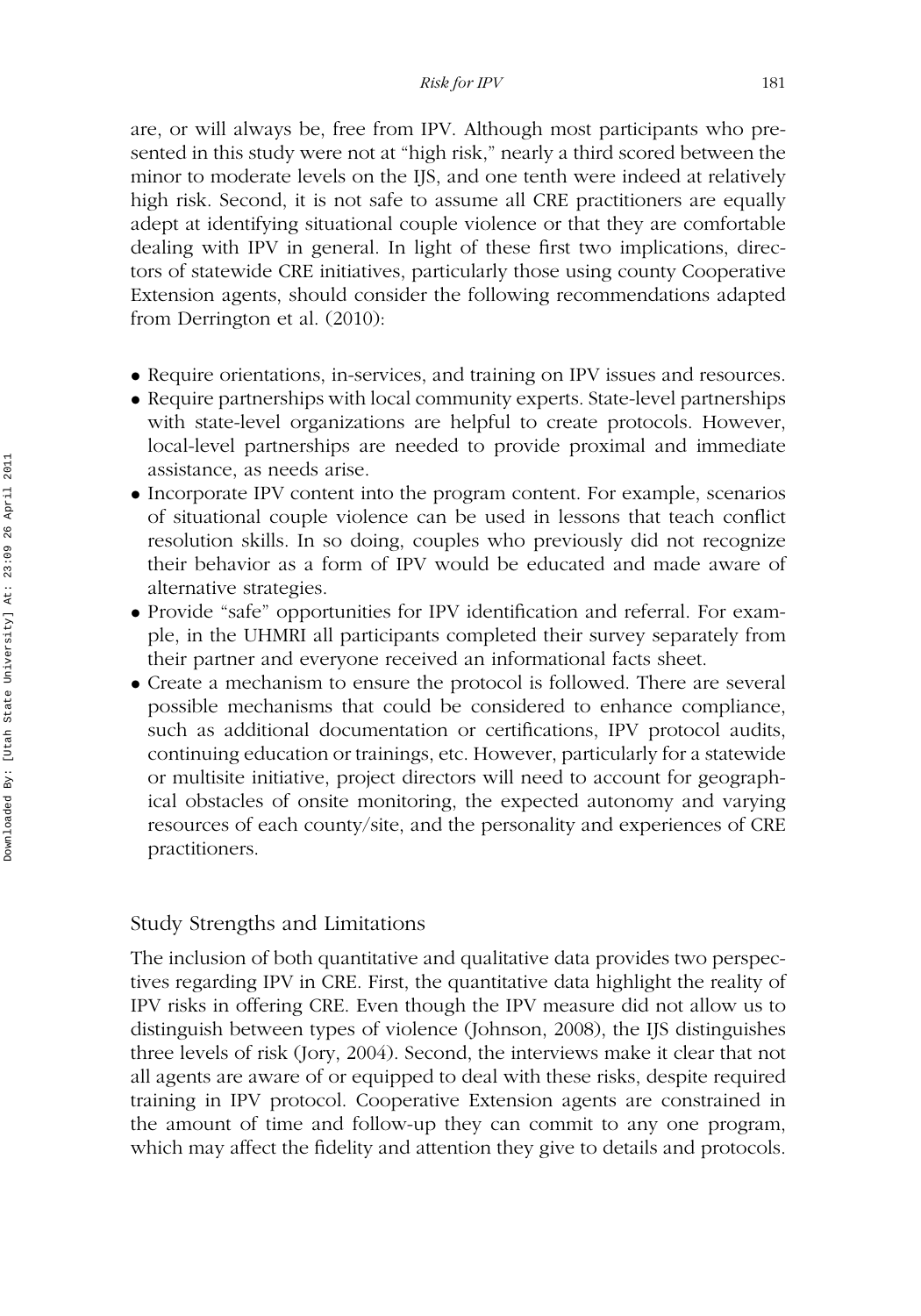For most, CRE is but one of many programs for which they are tasked to administer, implement, and collect data. Simplicity is often necessary when embarking on unchartered applied research across multiple sites (cf. Heppner, Wampold, & Kivlighan, 2008), yet, in the case of this study, the simplicity of the evaluation design limits the strength of the findings.

Another limitation pertains to the demographics of the sample. The CRE participants were generally married and White with moderate incomes and multiple children. Additionally, 79% self-identified as members of the Church of Jesus Christ of Latter Day Saints (Mormon), a religion that encourages regular church attendance. Ellison, Bartkowski, and Anderson (1999) found that religious attendance was linked to decreased rates of IPV, which raises the question of whether the findings presented herein would generalize to other groups of religious and nonreligious CRE participants.

## **CONCLUSION**

Participants in this statewide UHMRI did not self-report high risk for IPV. However, for 29% there was some risk for mild violence, and for another 10%, the risk was moderate to severe. The Cooperative Extension agents overseeing the CRE offerings were aware of IPV in their counties and associated resources. However, there was great variability in the extent to which IPV information was being integrated into their educational offerings. Most did not see any evidence of IPV occurring in the lives of CRE participants in their programs. Few felt confident in their ability to address IPV issues if they came up during the CRE offerings, although most knew how and where to refer people who had problems. Collectively, the findings suggest County Extension agents may be strategic partners in local healthy marriage and relationship initiatives and CRE offerings (Goddard & Olsen, 2004), particularly when there is also a partnership with local IPV services. For both experienced and new county agents, IPV trainings and mechanisms to ensure compliance to protocols are recommended to raise awareness of and increase sensitivity to (a) the different types of IPV that may be represented in CRE participants and (b) how CRE content and other community resources can assist.

#### REFERENCES

- Administration for Children and Families (ACF). (n.d.). *Background: What is the Healthy Marriage Initiative?* Retrieved from http://www.acf.hhs.gov/ healthymarriage/about/mission.html#background
- Bathje, K., Whiting, J., Carlton, E., & Bradford, K. (2005). *Safe & skilled: Understanding marriage education and domestic violence* [DVD]. Lexington, KY: University of Kentucky Bluegrass Healthy Marriage Initiative.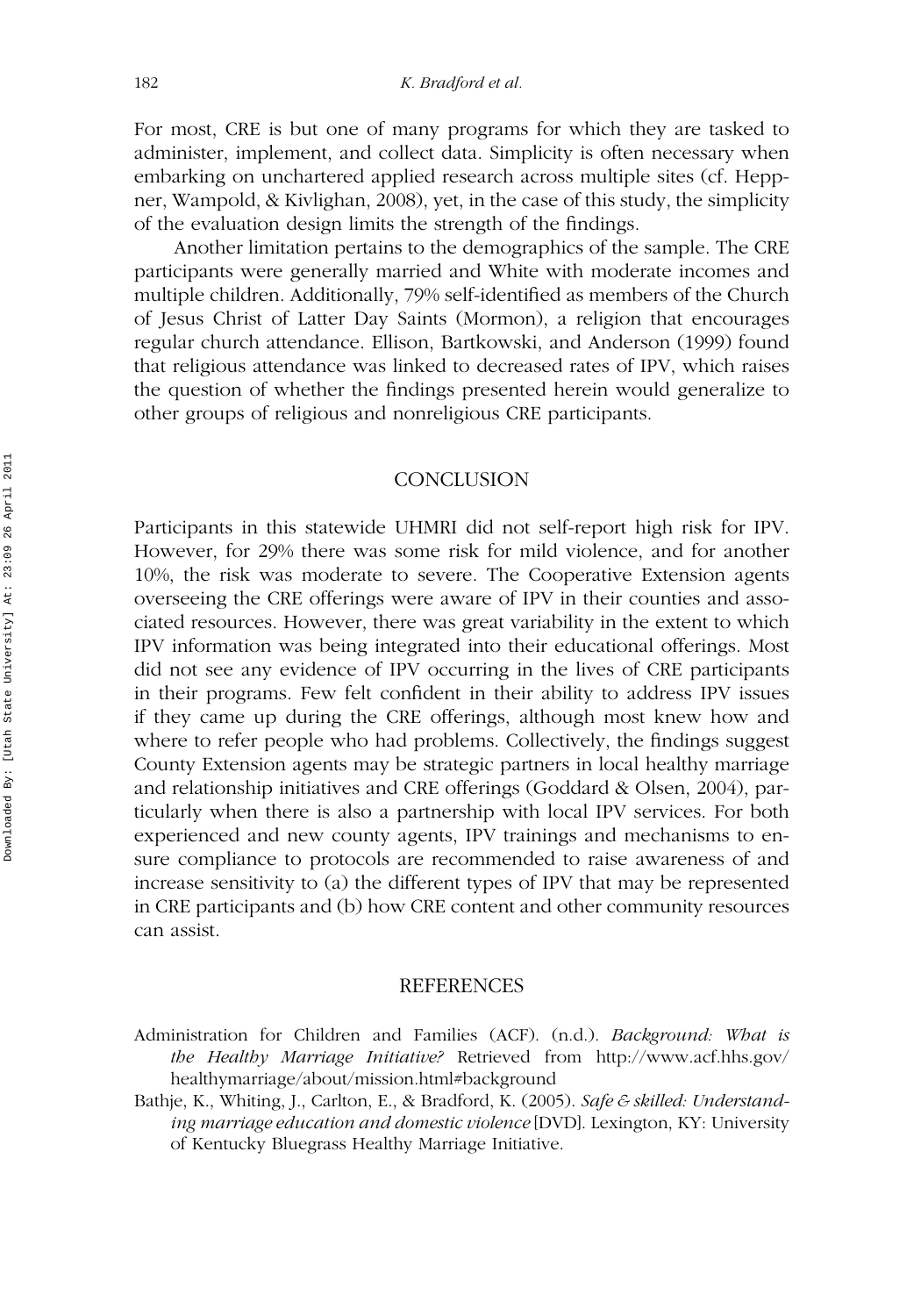- Bogdan, R., & Biklen, S. K. (2003). *Qualitative research for education: An introduction to theories and methods*. Boston: Allyn and Bacon.
- Bograd, M., & Mederos, F. (1999). Battering and couples therapy: Universal screening and selection of treatment modality. *Journal of Marital and Family Therapy*, *25*, 291–312.
- Caetano, R., Field, C., Ramisetty-Mikler, S., & Lipsky, S. (2009). Agreement on reporting of physical, psychological, and sexual violence among White, Black, and Hispanic couples in the United States. *Journal of Interpersonal Violence*, *24*, 1318–1337.
- Capaldi, D. M., & Kim, H. K. (2007). Typological approaches to violence in couples: A critique and alternative conceptual approach. *Clinical Psychology Review*, *27*, 253–265.
- Catlett, B. S., & Artis, J. E. (2004). Critiquing the case for marriage promotion. *Violence Against Women*, *10*, 1226–1244.
- Cavanaugh, M. M., & Gelles, R. J. (2005). The utility of male domestic violence offender typologies: New directions for research, policy, and practice. *Journal of Interpersonal Violence*, *20*, 155–166.
- Centers for Disease Control and Prevention. (2009). *Child maltreatment: Consequences*. Retrieved from http://www.cdc.gov/Violence
- Coker, A., Smith, P., McKeown, R., & King, M. (2000). Frequency and correlates of intimate partner violence by type: Physical, sexual, and psychological battering. *American Journal of Public Health*, *90*, 553–559.
- Derrington, R., Johnson, M., Menard, A., Ooms, T., & Stanley, S. (2010). *Making distinctions among different types of intimate partner violence*. National Healthy Marriage Resource Center and the National Resource Center on Domestic Violence. Retrieved from http://www.healthymarriageinfo.org/docs/ MakingDistinctions\_web2.pdf
- Duncan, S. F., Holman, T. B., & Yang, C. (2007). Factors associated with involvement in marriage preparation programs. *Family Relations*, *56*, 270– 278.
- Dutton, D. G., & Corvo, K. (2006). Transforming a flawed policy: A call to revive psychology and science in domestic violence research and practice. *Aggression and Violent Behavior*, *11*, 457–483.
- Ellison, C. G., Bartkowski, J. P., & Anderson, K. L. (1999). Are there religious variations in domestic violence? *Journal of Family Issues*, *20*, 87–113. doi:10.1177/019251399020001005
- Goddard, H. W., & Olsen, C. S. (2004). Cooperative Extension initiatives in marriage and couples education. *Family Relations*, *53*, 433–439.
- Graham-Kevan, N., & Archer, J. (2003). Intimate terrorism and common couple violence: A test of Johnson's predictions in four British samples. *Journal of Interpersonal Violence*, *18*(11), 1247–1270.
- Halford, W. K., Farrugia, C., Lizzio, A., & Wilson, K. (2010). Relationship aggression, violence and self-regulation in Australian newlywed couples. *Australian Journal of Psychology*, *62*, 82–92.
- Hawkins, A. J., Blanchard, V. L., Baldwin, S. A., & Fawcett, E. B. (2008). Does marriage and relationship education work? A meta-analytic study. *Journal of Consulting and Clinical Psychology*, *76*, 723–734.